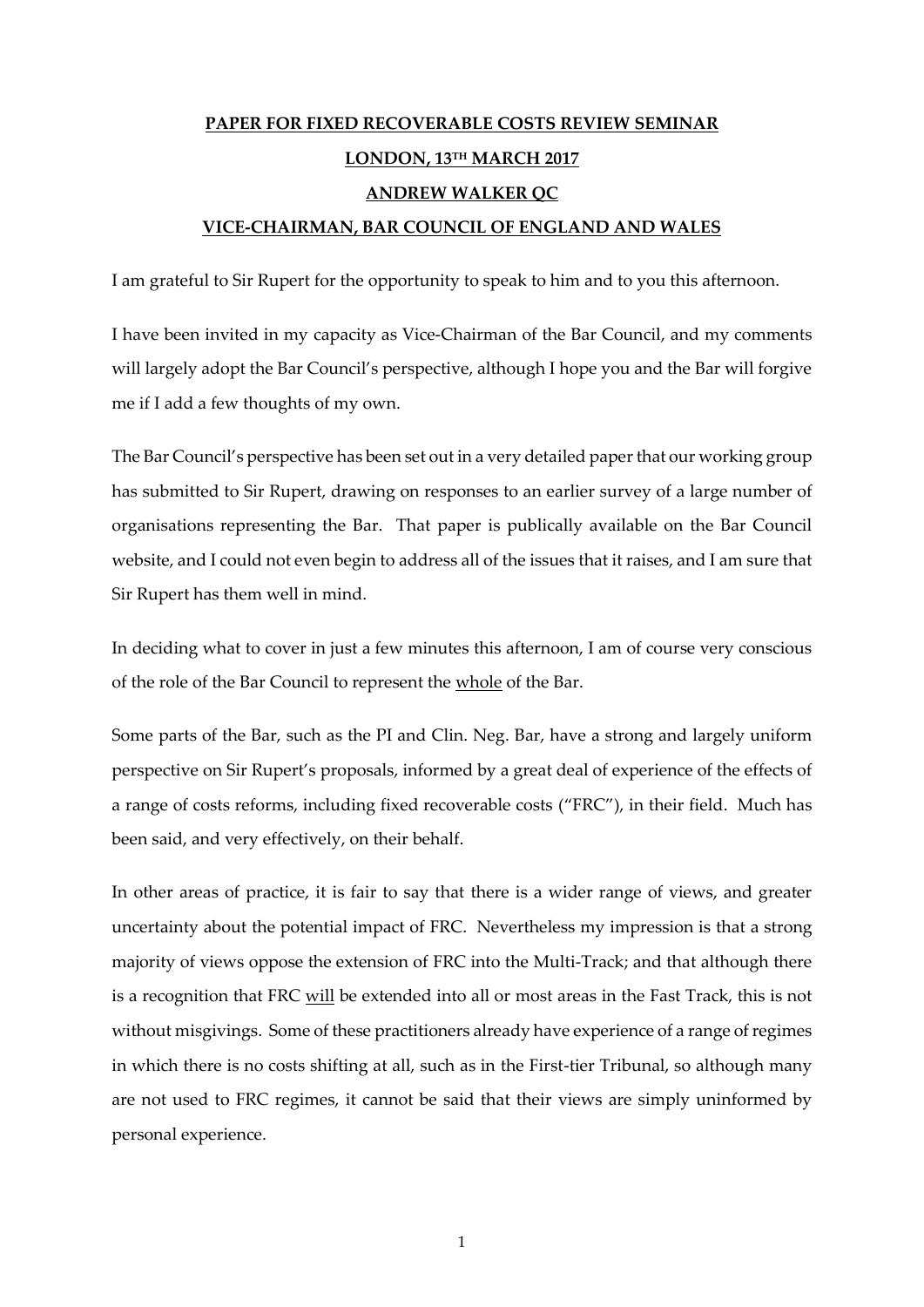I propose to use my short slot this afternoon to take a step back from judicial review and to focus on five more general topics:

- 1) The position adopted by the Bar Council
- 2) The nature of a FRC regime
- 3) Evidence, and unintended adverse consequences
- 4) The suggested 'Intermediate' track
- 5) The treatment of counsel's fees.

# **Introduction**

Before turning to those five topics, I want first of all to identify the main benefit which is anticipated from a FRC regime.

Fixed costs are not an end in themselves: they are a means to an end. The end in question is access to justice.

According to the Joint Announcement (of the LC, LCJ, and Senior President of Tribunals), and to Sir Rupert's terms of reference, FRC have become the access to justice method of choice because they are seen as providing three benefits over the current system: "transparency", "certainty" and "[proportionality] to the value of the claim". Is that right?

No-one likes costs budgeting, but it is not going away, other than in the direction of FRC. Just because we do not like it does not mean that it is not effective and does not mean that it will not become more efficient as we gain in experience. So I start from the position that, in order to reach a judgment about whether and how far to extend a FRC regime, it is necessary to ask what that would give us that budgeting does not.

Budgeting provides transparency at a very early stage. Solicitors' own costs estimates to their clients both before and at the outset of litigation also do so, or certainly should do so.

Budgeting also requires the costs to be proportionate. This is to be decided by reference to the criteria set out in the rules, which rightly involve more than just the amount or value in dispute. Sir Rupert's approach to proportionality in relation to FRC is based on the same criteria, but he intends that there should be a fixed starting point based on the amount or value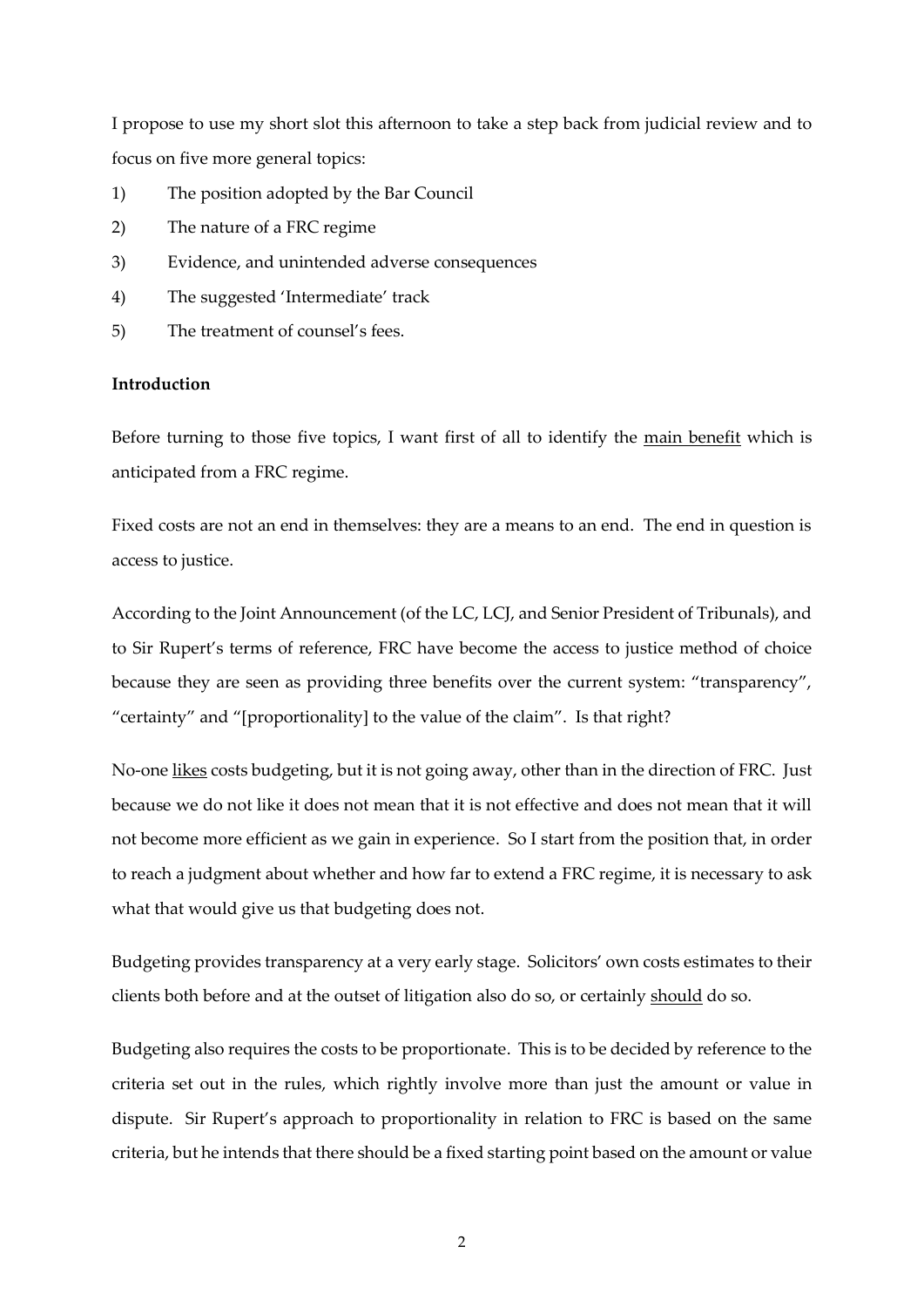in dispute, with fixed uplifts (and perhaps limited escape routes) to deal with the other criteria of complexity, the conduct of the other side, and any wider factors such as reputation or public importance.

Both regimes require proportionality, based on the same criteria, and the difference is only in the degree to which this is set by a judge and by reference to the particular circumstances of each case.

So, in terms of the three criteria identified, the real benefit of FRC can only be if there is an access to justice advantage flowing from trading off a decision about proportionality which is based on the circumstances of individual cases, against providing a greater degree of certainty about the liability for the other side's costs (and avoiding a costs budgeting exercise). I say "greater" because the degree of certainty will depend in how the regime is structured.

I have no difficulty in agreeing with Sir Rupert that uncertainty about liability for the other side's costs may inhibit access to justice, and that costs shifting may also inhibit access to justice. But as I think Sir Rupert also recognises, the opposite of both is also true. A fixed cost regime may itself inhibit access to justice, and costs shifting may promote it. As Sir Rupert has rightly said, he has to take account of conflicting considerations. That comment may reflect his terms of reference, but I would put it rather higher than that: these conflicting arguments go to the very heart of the question whether there should be a FRC regime and, if so, in what circumstances; and that depends on how you see the trade off in differing situations. It also highlights the important point that we are talking about trying to influence human behaviour, a point to which I shall return.

# **The Bar Council's position in summary**

The Bar Council is on record as accepting that the time has come to extend FRC to other types of case within the Fast Track, beyond those to which such a scheme currently applies.

It would be wrong to take too much from this. Largely, this is an acceptance of the reality of Sir Rupert's review and of his terms of reference. It appears to have been decided already that the disincentive to claimants – and to some defendants – flowing from the uncertainty about their potential costs liability to the other side is the deciding factor, at least in lower value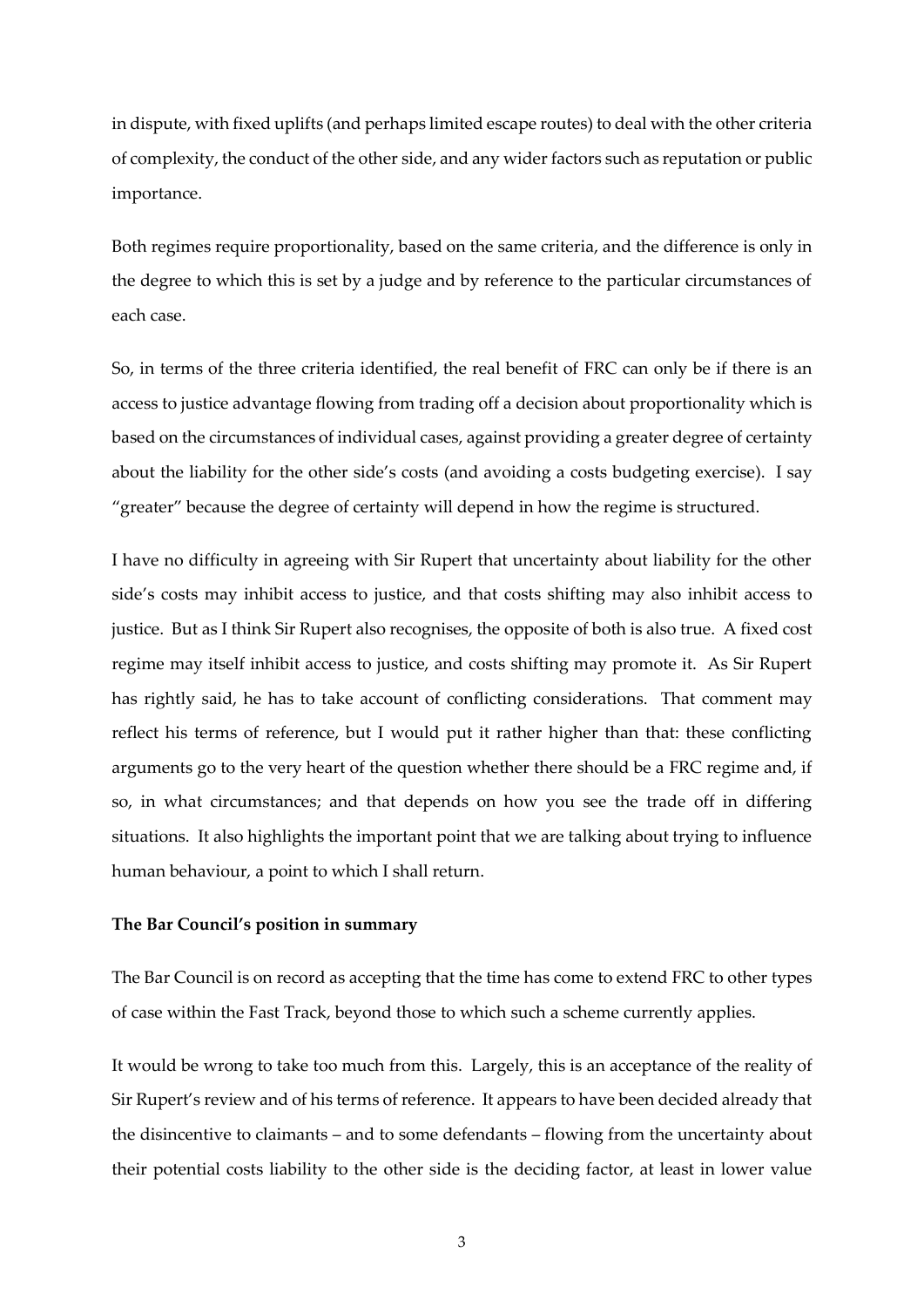cases. The questions left open in Sir Rupert's terms of reference are only how widely this should apply, and how it should be structured.

In accepting horizontal extension, we have made four things clear:

- 1) The extension of FRC into other areas must accommodate the complexities and difficulties inherent in all of the areas of civil litigation in which it would apply. This will be no easy task, and needs to take account of more than just the amount or value in issue.
- 2) There must be proper provision for allocation of appropriate cases to the multi-track, and a sensible application of those provisions. This must be more than an escape clause in exceptional cases; it needs to be one that can be operated where there are unusual features, where there is a degree of real complexity, or where the case is for some other reason not the type of straight forward case for which the Fast Track is designed. That escape route also needs to exist where there is a real risk of inequality of arms, or where there are vulnerable clients.
- 3) There must be scope for the court to order costs recovery in excess of the fixed amounts where it is satisfied that it is necessary to do so in the interests of justice. Nothing short of this will be a sufficient remedy for oppressive conduct by litigants.
- 4) The fixed amounts must be sufficiently remunerative to minimise the adverse impact on access to justice. Otherwise the fixed rates will be irrelevant, as no professional lawyer will be prepared or able to afford to act at those rates.

As those points highlight, there is a balance to be struck in Fast Track cases. So long as the rates are right, the balance between competing access to justice considerations in cases that ought to proceed in the Fast Track could properly be struck by fixing the recoverable costs in an appropriate way.

But we oppose an extension into the Multi-Track, because we do not accept that the balance should be struck in the same way in Multi-Track cases.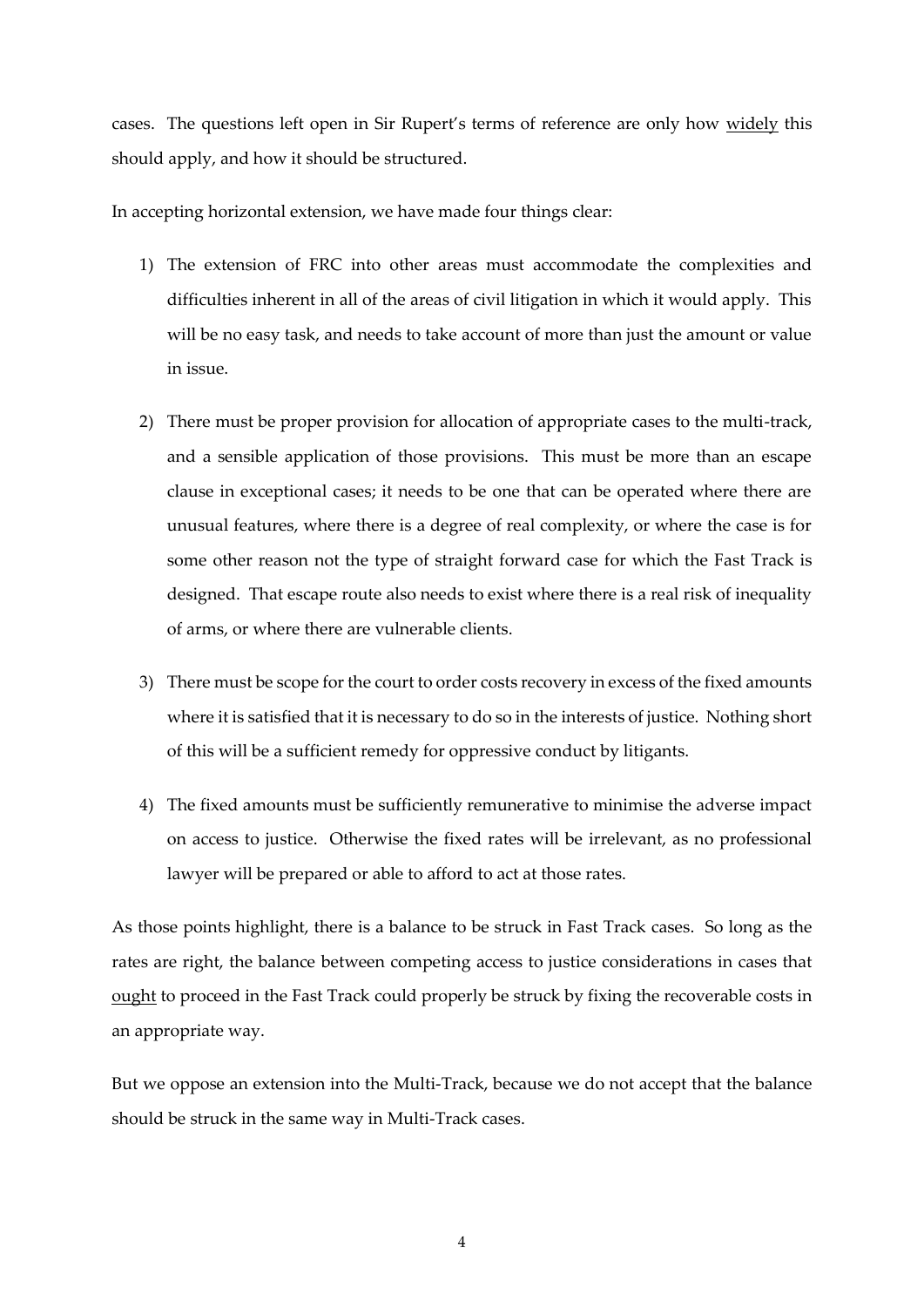There are many reasons for opposing extension to the Multi-Track, and I do not propose to try to outline them all now. I propose simply to identify some of the features of such a regime which makes it highly problematical in Multi-Track cases; problematical in ways that could lead to significant adverse impacts on access to justice.

### **The nature of a FRC regime**

I shall limit myself to five issues relating to FRC in areas other than PI, and even more so in Multi-Track cases:

- 1) Such a regime inevitably either treats all cases the same, or requires them to be placed into a very broad, standardised matrix. Sir Rupert is opposed to what he calls 'Balkanisation' – the application of different matrices to different types of case – but I was pleased to see him accept that there is force in the point that one size does not fit all. But if one size does not fit all, then the question also ought to arise of what the right approach is to each type of case; and I would urge Sir Rupert to ask that question without assuming that the answer will necessarily be some sort of FRC regime.
- 2) The amount or value in issue is proposed as being a key criterion of any regime, as it is already for the proportionality test. But we all know that there may be little relationship between complexity and value in any particular case, and where a case is not such as to fall within the current criteria for allocating it to the Fast Track, it is questionable whether a standardised approach is the one most likely to secure access to justice.
- 3) Just as importantly, I do not know how many of you remember the High Court and County Courts Jurisdiction Order 1991, but I remember well from my early years as a junior chancery practitioner finding it very difficult to identify the "value" of an action in many Chancery cases. It is difficult to see a ready solution to this. Even if property rights are in dispute, their value may be irrelevant to the issues in the action; so even if the costs are to be proportionate to the value in issue, that value may be very difficult to ascertain. In some cases, there may be no obvious value; and even where value can be identified, I am sure that no-one is suggesting that we should be requiring parties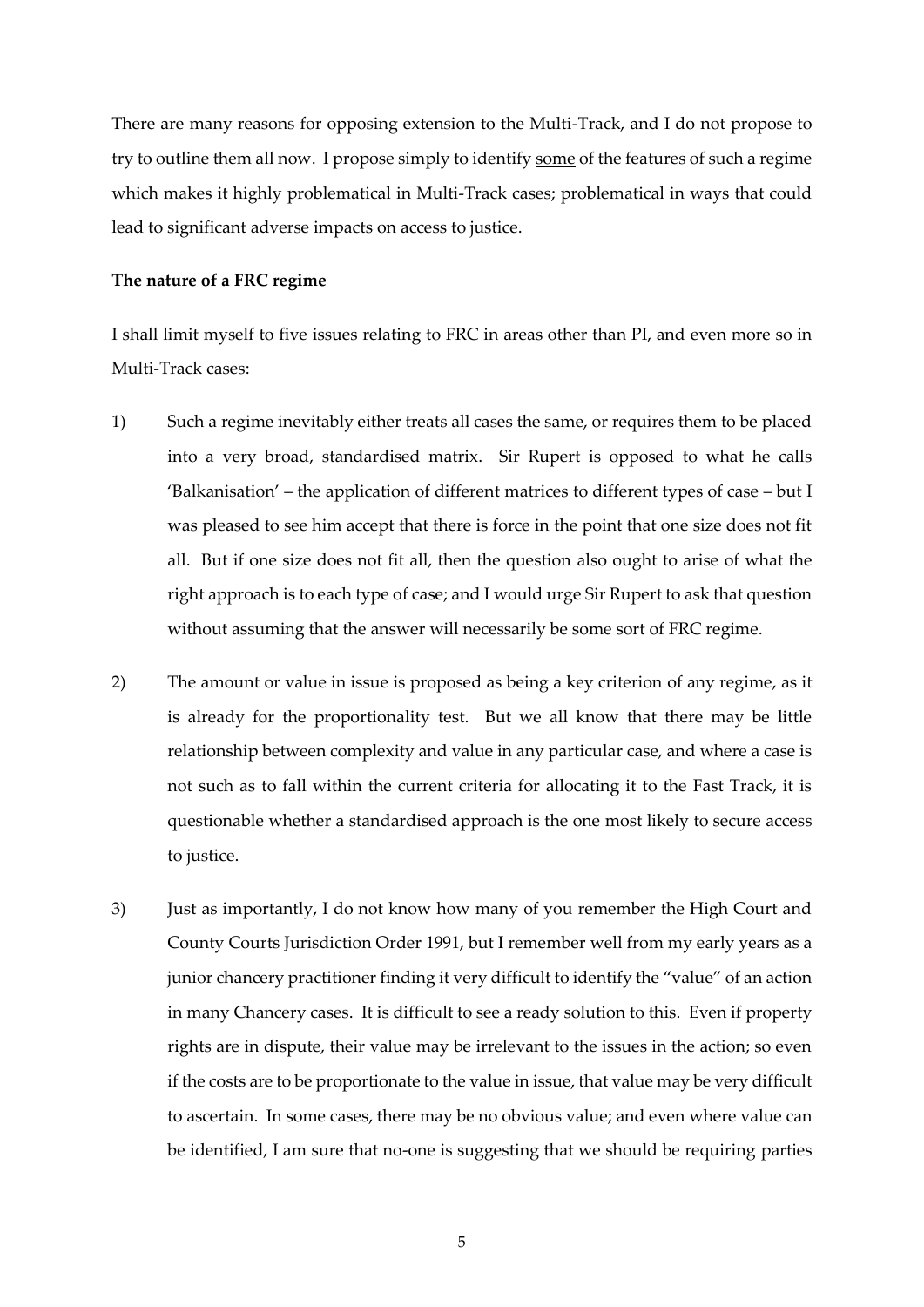to provide irrelevant valuation evidence simply in order to categorise their claims for costs purposes.

- 4) There are inherent tensions within a FRC regime. It is inevitable that the level of costs to be fixed will not be a level which reflects the reasonable and proportionate costs of litigating the most expensive type of case that falls within the regime. As a result, there are essentially two approaches from which we can expect a range of impacts:
	- a) The level may be such that is economic only for the most straight forward cases within the regime. If so, then that may have three effects so far as parties' own costs are concerned:
		- i) There will be some clients who are unable or unwilling to pay more than the fixed recoverable amounts if they win (particularly in cases in which success will not produce a sufficient cash judgment which is satisfied), and who cannot pay even those amounts if they lose. For these clients, such a regime would be a disaster. No professional lawyer would be willing, or could afford, to act in most cases falling within it, unless they were able to cross-subsidise these cases (e.g. through taking on a large number on CFAs). That is feasible to a degree at the moment, but the absence of CFAs (or other realistic funding alternatives) in many areas, and the dramatic falling off of CFAs in others since the most recent reforms, suggests that this is implausible.
		- ii) Other clients will be able and willing to pay more, but most will have to fund a significant shortfall in their own costs.
		- iii) Amounts set at a very low level are less likely to have an influence over clients' own costs, due to the lack of any sensible relationship with costs in the real world. The regime would be little different from one without costs shifting at all.
	- b) The level is such that it seeks to find some sort of average: a 'swings and roundabouts' approach. If so, then this may have several effects: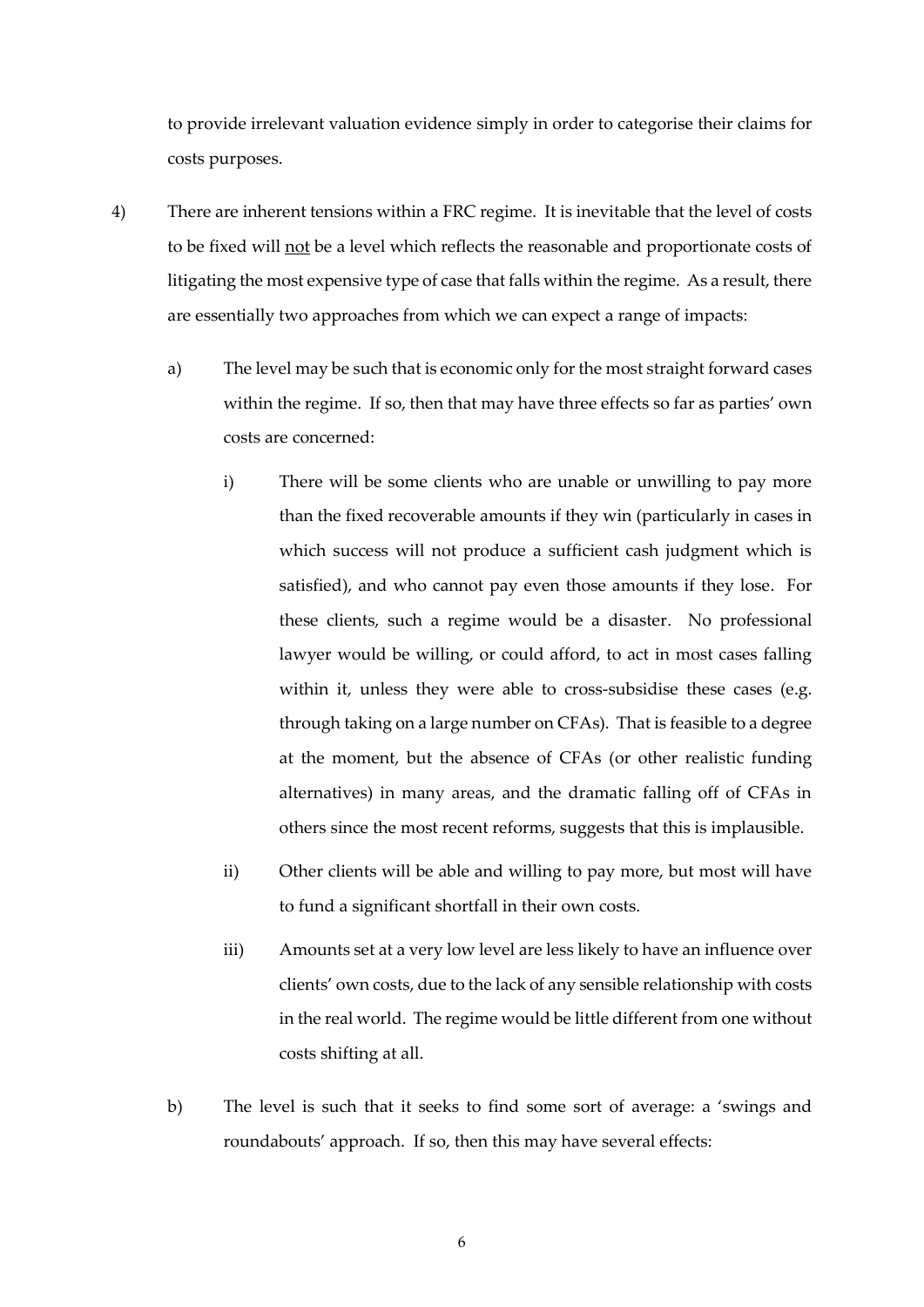- i) There will still be a division between clients who can and are willing to pay more, and those who cannot or will not.
- ii) The amount of costs recoverable in some cases will be a high proportion of those incurred, and possibly even more than the amounts incurred.
- iii) Those with more complex cases will, in effect, be subsidising those with simpler cases. This probably already happens to a degree; but a FRC regime will exacerbate it. The main determinant of who subsidises whom will be complexity and not value, and this will be the case irrespective of the significance of each case for the individual litigants. That might be thought to be acceptable if we are talking about a few £100s in a Fast Track case; it is a different matter altogether if we are talking about £1000s in a Multi-Track case.
- (iv) The impact of a swings and roundabouts approach will depend on the extent to which this works for each lawyer. That will in part depend on human behaviour, but it will also depend on two further things:
	- a) Lawyers involved in cases which are cheaper to run will be happy enjoying the benefits of the swings. Those involved only in more complicated types of case, could spend most of their timing losing on the roundabouts.
	- b) Some practice areas will generate fewer cases, or a lower range of different types, making it much more difficult to generate the intended 'average' fee levels.

Some firms already use civil work to cross-subsidise other work, such as criminal work or some types of civil work. If they find themselves having to cross-subsidise ever more of that civil work as well, then life for smaller firms will only become more difficult.

And all of this is on top of the risk of poorer service quality by less well qualified staff.

5) That last difficulty is compounded by the fact that the impact of FRC on human behaviour is likely to be different in different areas of practice. Let me suggest just a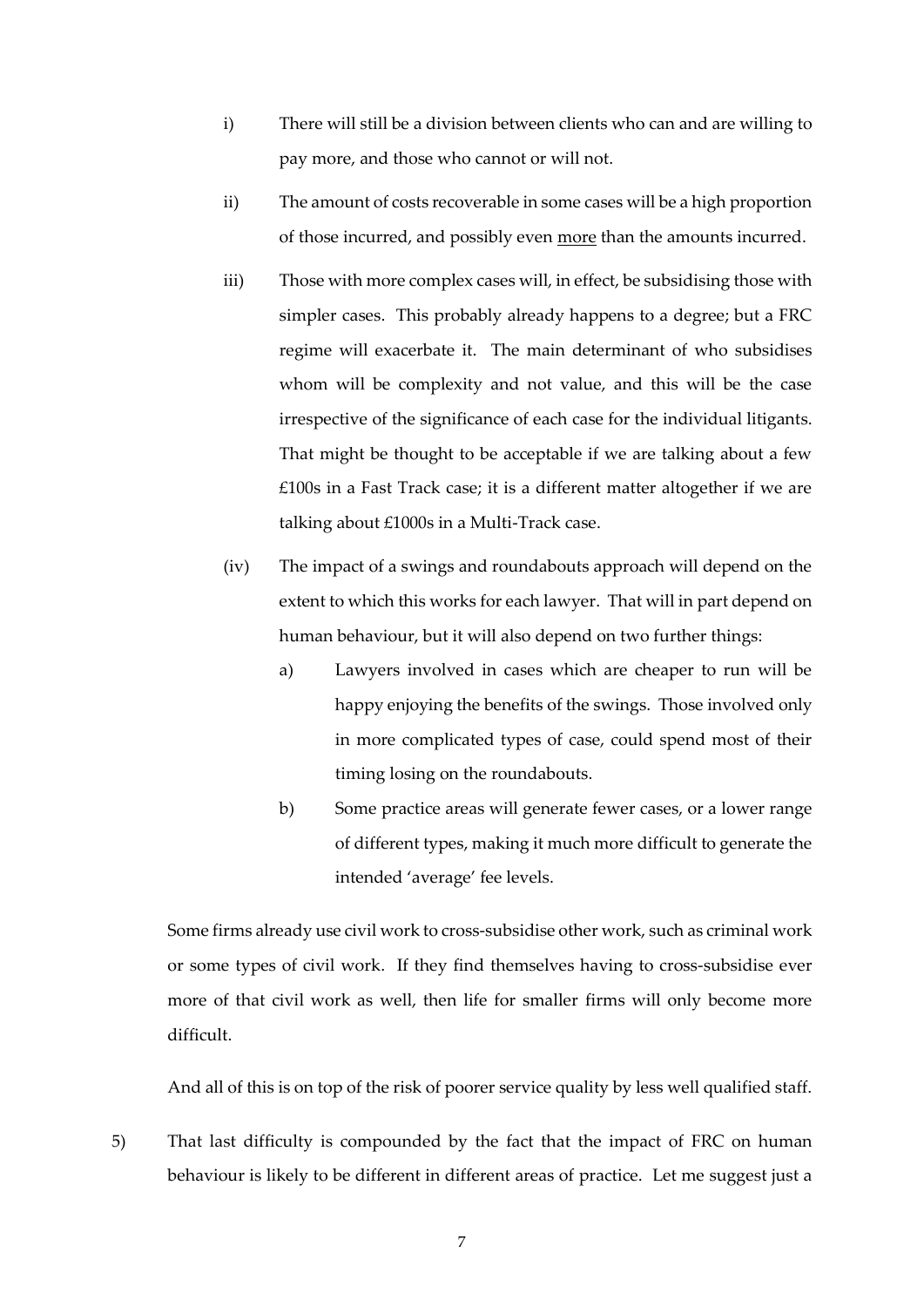few reasons for this. The nature of the clients, their attitude to litigation, their ability to pay legal costs, the availability of alternative funding models (e.g. the availability of insurance, whether CFAs are feasible, and whether litigation funding is available), the complexity of cases and the need for expertise, the nature of the issues, and the scope for standardisation of legal work; all of these may differ between different practice areas. Those differences may mean that the effects of a single regime may differ widely, not just between cases of similar sorts in similar areas but with different types of claimant and defendant, but even more dramatically between cases in very different areas. If the aim is to affect human behaviour in particular ways, a single tool is unlikely to be the right way to go about it, and is likely to lead to a range of unintended adverse consequences for access to justice. Sir Rupert's Keynote Address last week refers to the views of defendants any liability insurers, but I would question the extent to which the sources of those views necessarily reflect the views of defendants outside the realm of personal injury work – defendants who are not well funded, regular litigators. And even if they do, do they reflect the views of defendants in the full range of types of case to which it is proposed that FRC be extended, even in the Fast Track?

Some of those issues may already be in store for us to some degree, once the significance of the new proportionality test has been fully recognised; but there is a very real risk that they will become much more serious and pronounced if we replace a regime based on flexibility with on based on fixed amounts.

All of those issues suggest to us that we really do need – at the very least – some experience of the operation of a FRC regime in more areas of the Fast Track before we even consider a vertical extension into the Multi-Track in those areas.

I would also urge Sir Rupert to bear two further points in mind about FRC more generally:

1) First, some costs shortfalls will be spread among the population at large. For example, a lender or insurer who is unable to recover shortfalls will have to price the cost of those shortfalls in the cost of credit or insurance. This may be an acceptable price for access to justice, but it should not be assumed that the proposal does not have a wider economic cost.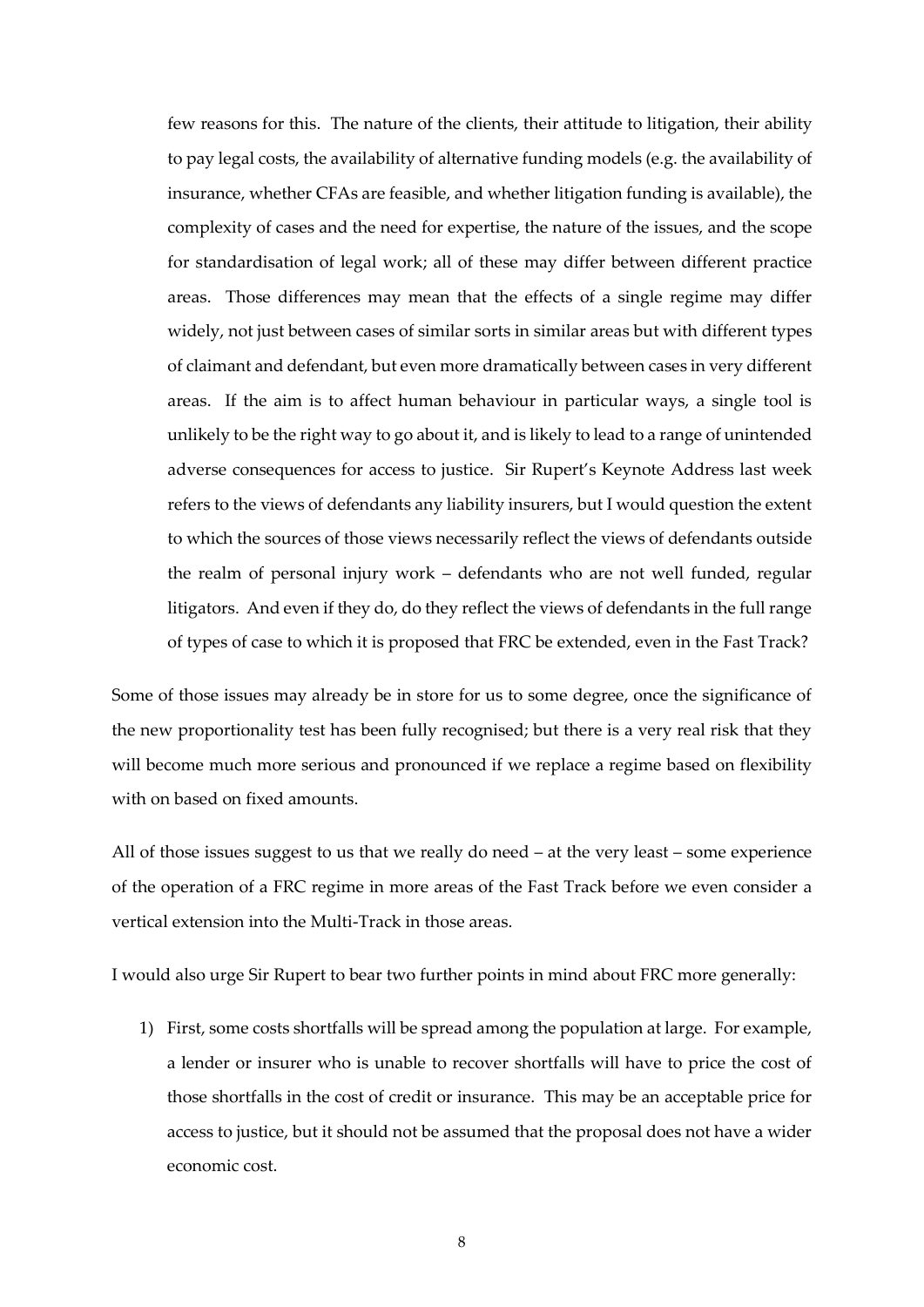2) Second, we should not ignore the risk of simply encouraging greater use of contractual provisions entitling one or both parties to recover shortfalls from the other in contractual disputes. Costs indemnity clauses are already standard in lending agreements and tenancy agreements; and it is inevitably those with greater awareness, greater bargaining power or more frequent experience of litigation who are more likely to take advantage of this, adding to an imbalance in litigation (including in cases which do not allow for any costs recovery).

#### **Evidence and unintended adverse consequences**

That brings me to the question of evidence, and of unintended adverse consequences. I propose to deal with these two together because they are clearly related.

Much has already been said by the Bar Council, the Personal Injuries Bar Association and others about the unintended consequences of the FRC regime in PI cases and about the similar experience in criminal defence work, and I do not propose to repeat that. These consequences were not only unintended but also contrary to what Sir Rupert anticipated back in 2010. They are the result of human responses to a FRC regime, and cannot be disregarded as likely consequences of a similar regime in a wider categories of case. If we are to do our best to avoid or minimise the impact of unintended or unanticipated consequences, then we need to tread carefully.

Sir Rupert's own recommendation back in 2010 was that we should extend FRC across the Fast Track as a first step, before tackling the Multi-Track. That did not happen, through no fault of Sir Rupert's. We see much force in that approach, particularly against the background that I have described.

That leads us to say that, at the very least, there should be no attempt to extend FRC into the Multi-Track until at least:

1) Horizontal extension into other Fast Track cases has been allowed to bed in and we can reach a judgment as to the likely impacts on the behaviour of all involved in types of case other than PI; and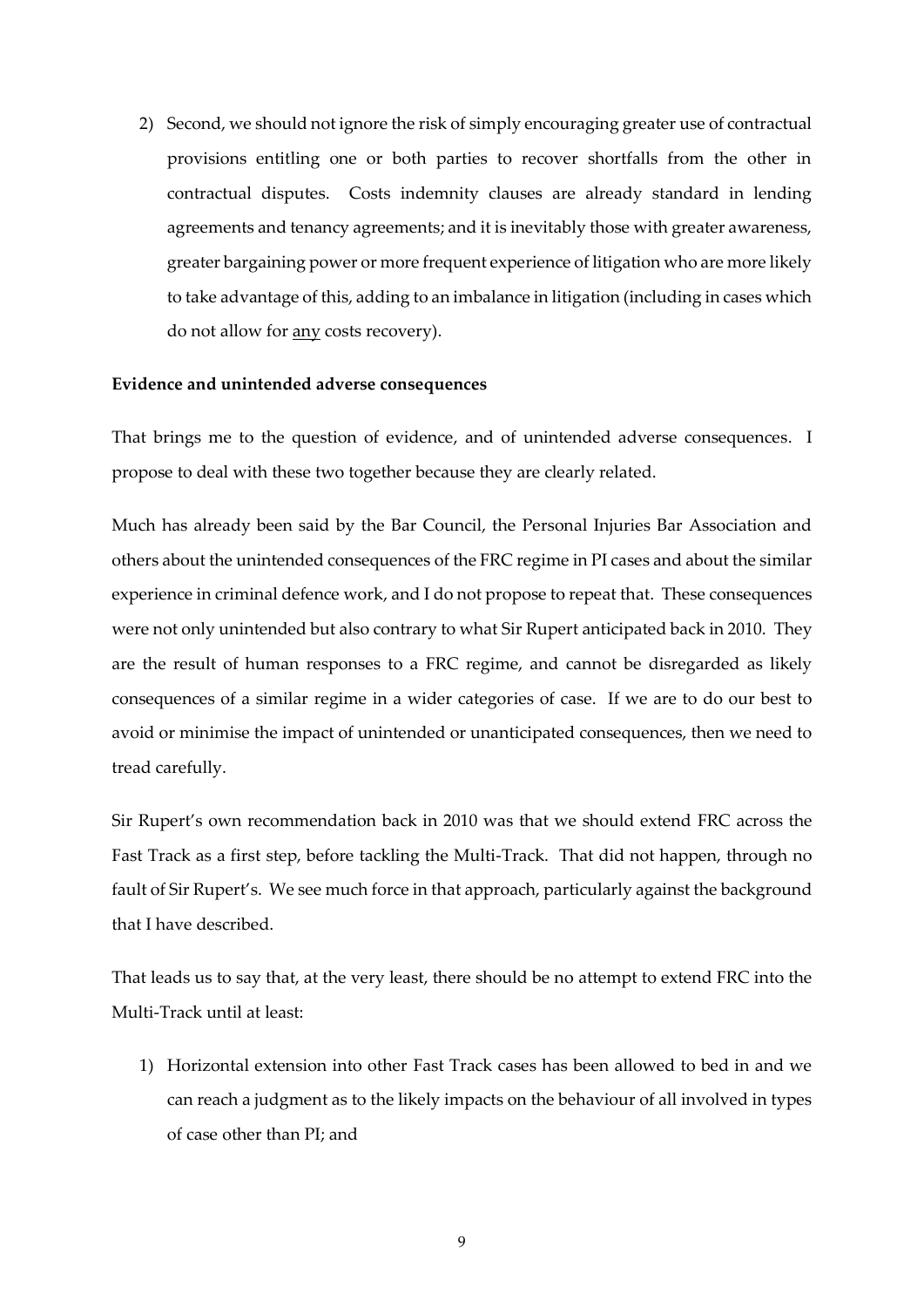2) The April 2013 costs reforms have had a proper opportunity to bed in. We do not accept that there is a sufficient body of evidence available as yet to reach a conclusion about their effect. Aspects of the reforms are still being litigated in the courts, and it is still too early to say what effects they are having on behaviour.

The challenge of constructing a system of horizontal extension that will apply fairly to all categories of case in the Fast Track is already considerable, and there must a real danger of getting it wrong at the first attempt.

Given that there are competing access to justice considerations with both the current regime and a FRC regime, it would be reckless to disrupt the market in a widespread fashion until we have seen how such a regime works in practice in those cases to which it is most likely to be suited.

And why, in any event, are we moving in a particular direction without first having looked at the evidence of costs actually being incurred and recovered, and their impact on access to justice?

#### **Intermediate Track**

#### What about an Intermediate Track?

I can see some possible attraction to this, at least if three conditions were to apply:

- 1) It is limited, and tailored, to categories of current Multi-Track cases for which a FRC regime may genuinely be suited and can be designed with some confidence. This is likely largely to apply to any categories of case which may exist in which the procedure is relatively standard, there is a relatively narrow range of potential issues, and the amounts at stake are relatively modest. There may, for example, be categories of case which will ordinarily require a trial longer than a day, but which bear many resemblances otherwise to cases which proceed in the Fast Track.
- 2) The procedure is streamlined and suited to those types of case.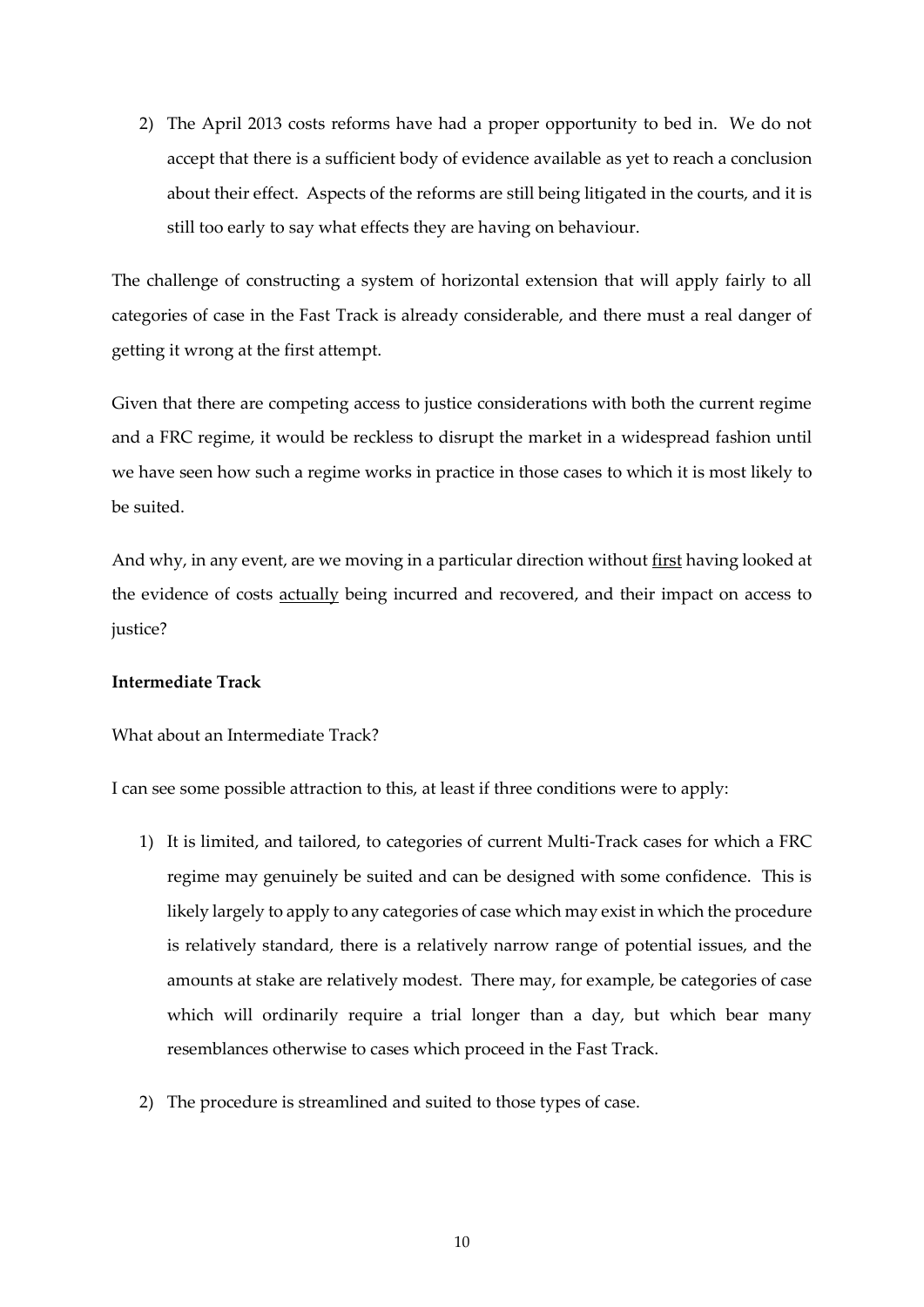3) The same qualifications apply as we have urged should apply in relation to any extension across the Fast Track.

By genuinely suited I mean only any types of case that can be identified in which there are relatively standard paths that they take through the litigation process, so that we can have a sufficient measure of confidence at this early stage, and without more evidence, that any fixed rates chosen will strike a viable commercial balance between effective performance of the litigation steps required in such cases, proportionate costs recovery, and commercial viability for lawyers of the level of seniority and specialism that is appropriate to such cases. That will necessarily limit the types of case that will be appropriate for an Intermediate Track, at least initially.

The key question must be whether any such types of case can be identified effectively and fairly before litigation begins. Without this, it is far from clear that the certainty of FRC would be a price worth paying if there will frequently be argument as to whether a case is suited for the Intermediate Track, involving time, effort and cost that might just as well as spent on costs budgeting.

## **Counsel's fees**

The issues to which I have already drawn attention give rise to even greater concern of adverse consequences regarding counsel's fees; but we can at least seek to avoid some of the risks of adverse consequences in this regard by the way in which we design any scheme.

For some, any suggestion from me that counsel's fees should receive special treatment will be seen as special pleading, so let me address that straight away.

Any extension of FRC to other areas within the Fast Track, and into any areas within the Multi-Track, will have the inevitable effect of extending FRC into areas of specialist practice. Whilst there will be differing degrees of specialist knowledge in each of those areas among litigation solicitors, the effectiveness of our system of the administration of justice still depends to a large degree not just on the specialist advocacy skills of the Bar but also upon specialist advice from the Bar.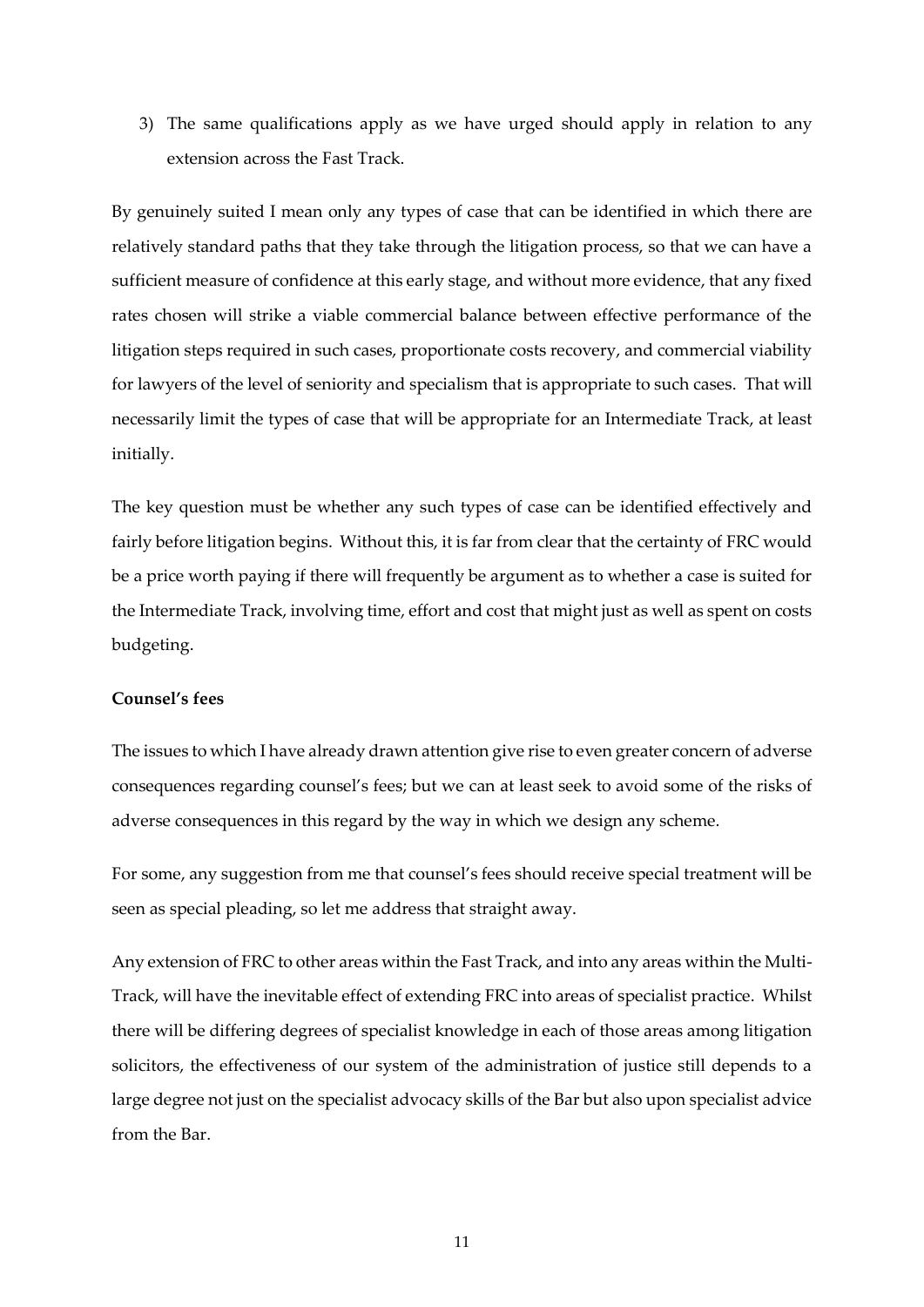This is entirely sensible. Indeed, it is entirely predictable. Such a system is economically efficient, because it allows solicitors' practices to operate in wider fields of practice, at a lower degree of specialisation, calling on both advocacy services and specialist advice from the Bar as and when each case requires; and it enables the Bar to develop specialist expertise and advocacy skills much more quickly and effectively than would otherwise be possible. This is particular so in areas such as chancery work, in which there are far fewer cases than, say, PI work, making it more difficult to build up expertise except in much larger or niche firms.

Equally, in cases of public access to the Bar, it provides the most efficient way for the public to obtain specialist advice and advocacy on what legal regulators now like to call an "unbundled" basis, but which I see as simply a new name for the way in which the Bar has been operating for decades.

This is a large part, I suggest, of the reason why a distinction remains between the work of a litigator and the work of an advocate and specialist advisor, despite the progressively greater scope that has been allowed for the overlap between work done by the Bar and the solicitors' profession since 1990.

That efficiently and effectiveness supports the administration of justice, and promotes access to justice. It is good for both the public and the solicitors' profession, not least because it enables a large number of solicitors across the country to offer litigation services to the public, safe in the knowledge that they can secure specialist advice and advocacy services from the Bar as and when required.

However, the flip side of that efficiency is a weakness for the Bar regarding control and bargaining power. Solicitors advise the lay client on what work needs to be done and by whom, and not the Bar. In an open market, as still exists in most areas of litigation, solicitors' decisions still largely reflect that efficiency. But where the market has been affected significantly by price controls – and this has been the effect of FRC in Fast Track PI claims – we have seen those controls lead to a disruption and distortion of the market, resulting in reduction in the role of the Bar. Even in those portal cases in which there is an allowance for counsel's advice, the message I have been given on circuit visits is that barristers are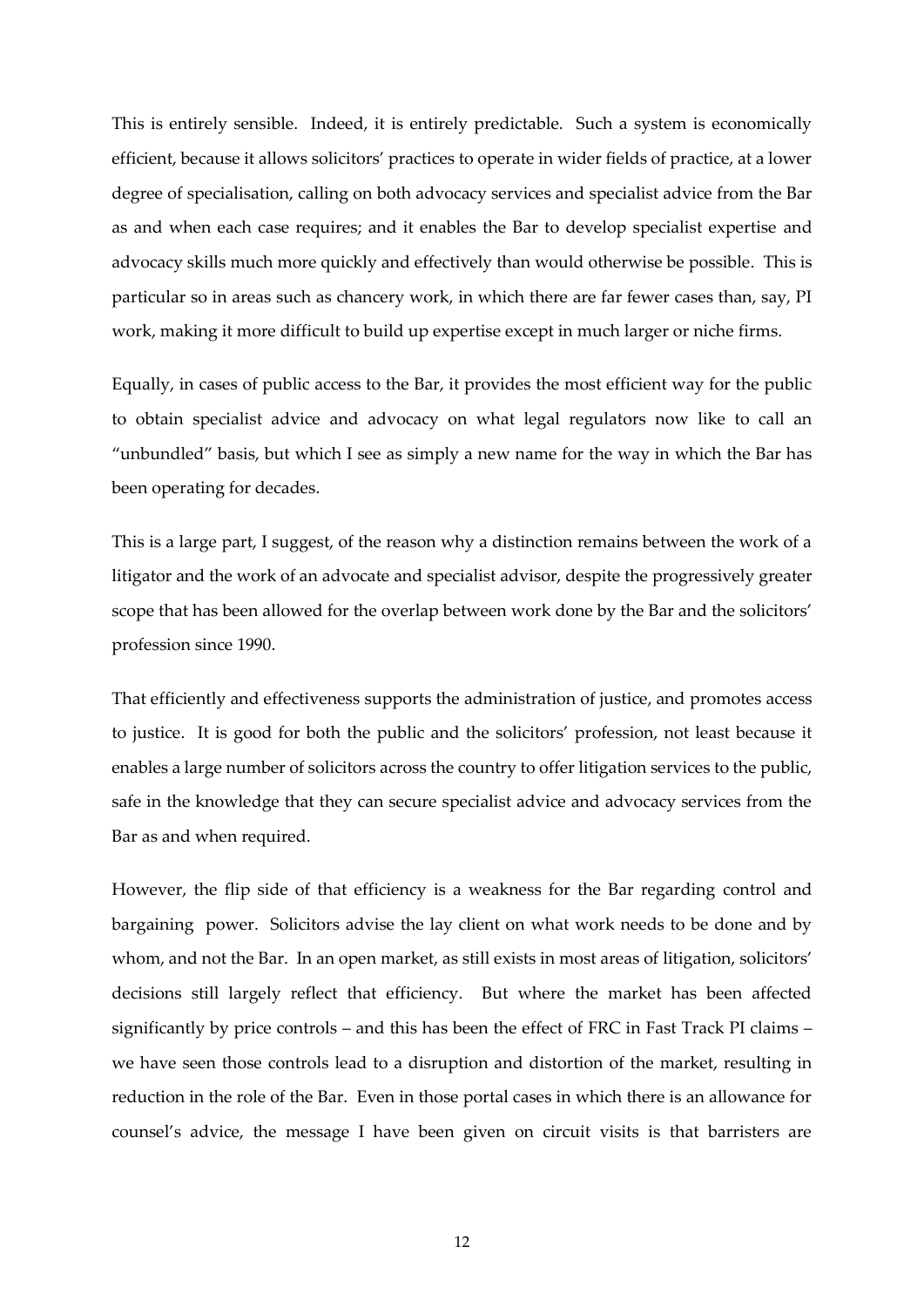encountering judicial resistance to allowing the additional payment; and where an additional payment is not allowed, junior barristers are going unpaid for the advice they have given.

This system also depends on the market working effectively. A FRC may distort that market, as has happened in the PI field. The result may be that junior barristers are not given the opportunity they need to develop their expertise, leading to a longer term impact on the availability of senior practitioners with fully developed expertise, or are asked to do work at unrealistically low rates.

It is for those reasons that I suggest that it is in the public interest that counsel's fees are given separate treatment.

What should that separate treatment be? Experience in the PI field suggests that, in order to avoid abuse either of the potential for an additional allowance or of the junior Bar, it needs to have two features:

1) It must avoid the possibility of additional allowances being used to supplement other parts of the litigation, and the abuse of a dominant position by one breach of the profession over another.

2) It must set reasonable rates in the light of all categories of work involved, and on the basis that only the more complex cases will be the subject of counsel's involvement.

For these purposes, either of two different approaches is needed (although I would be very keen to hear any other suggestions about this):

- 1) The fixed allowance for counsel's advice, advocacy and other work must be spent and spent in full – on such work by counsel. Under this model, it would not be permissible for a solicitor to ask, or to agree, to pay counsel less than the fixed amount; nor would counsel be permitted to agree this. This could, perhaps, be achieved by making recovery conditional on payment in full to counsel.
- 2) The fixed allowance for counsel's advice, advocacy and other work should be subject to the indemnity principle, with the result that the allowance should be a fixed maximum rather than a fixed amount. This would permit solicitors and counsel to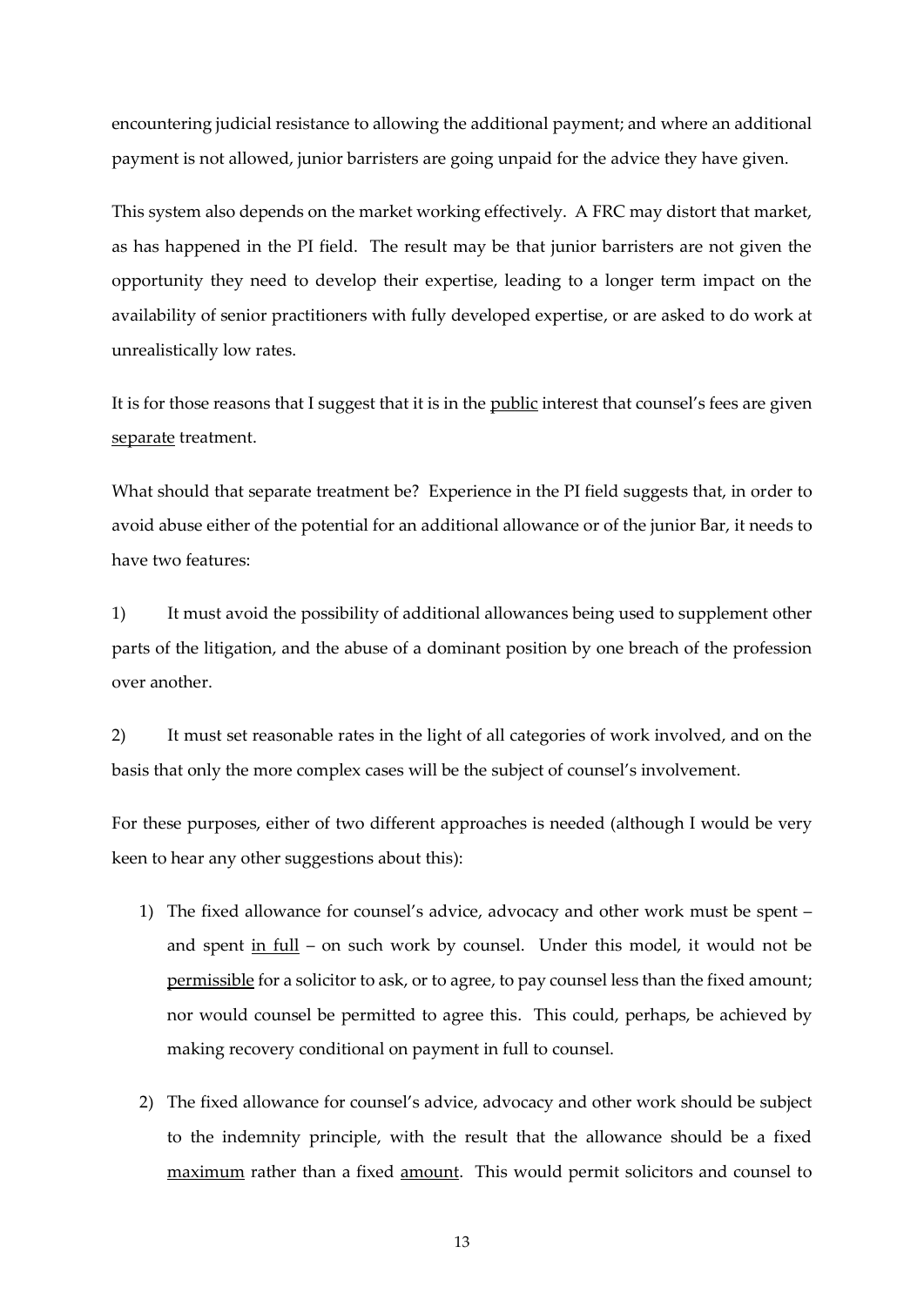agree a lower figure where appropriate, but the amount recoverable from the other party could not exceed that agreed amount. This would not avoid the abuse of market power, but it would avoid the allowance being used to fund other parts of the litigation.

I would urge Sir Rupert to adopt the former model. I do so primarily for two reasons:

- 1) First, the 'swings and roundabouts' of a FRC regime only work if the amount paid to counsel is not less than the fixed fee in every case.
- 2) Second, the use of market power to seek reductions below the figures identified as a reasonable rate reflecting that 'swings and roundabouts' approach would undermine that fundamental aspect of the regime and would, indeed, be anti-competitive.

If I am right about the public interest in securing the involvement of counsel in appropriate cases, and in ensuring that there continues to be a role for junior counsel in lower value cases (at appropriately modest, but nevertheless commercial, rates), then I suggest that there is nothing at all objectionable in this. Indeed, not only do I suggest that it would satisfy a public interest test, but I also suggest that it is a necessary and proportionate adjunct to the market interference which is inherent in a FRC regime.

The current model of FRC does not satisfy the requirements I have identified. It does only what the Bar Council suggested is the minimum, of seeking to provide transparency to the court (Response, para.226) about how much counsel is being paid; and it is far from clear that even this is being operated effectively at the moment.

Whatever approach is adopted, there would be scope (except in relation to allowances for advocacy), if necessary, for requiring the court to be satisfied that it was both reasonable and proportionate to seek specialist advice and other work from counsel (unless the parties agree this); but if that were to be required, then these criteria should not be approached too cautiously, particularly if FRC are to be extended into areas of practice in which it is recognised that specialist expertise is required. Such an approach would be along the lines of r.45.23B(c) (which also allows for advice from a specialist solicitor rather than counsel),